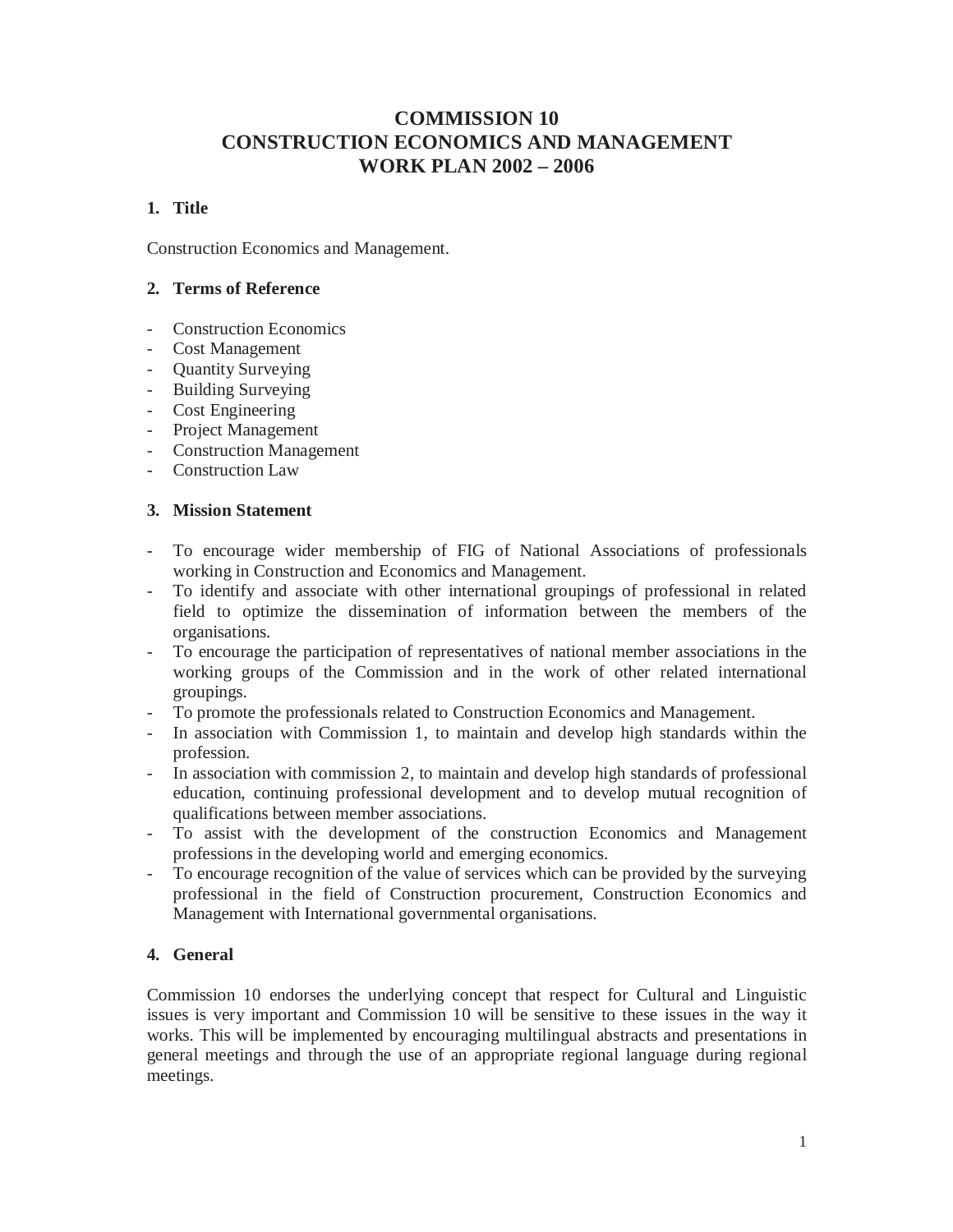# **5. Working Groups**

### **Working Group 10.1 – Human Settlements, Economics and Environment Sustainability**

### Policy Issues

- Draw on international research through a network of national associations within FIG and other related international groupings to obtain sustainable models for construction procurement and management of Low–Cost Housing and Infrastructure, urban regeneration and informal settlements.
- To expand on FIG Cooperation with UN Agencies and other activities such as the Bathurst Declaration, Women gender issues, FIG Agenda 21 amongst other things to include development of Construction management policies and models of implementing housing, urban infrastructure and sustainability schemes and programmes.
- To develop global cost management models for low-income or affordable infrastructure and sustainable development.

#### Chair

Murtala Oladapo (Nigeria), e-mail: niqs@infoweb.abs.net.

### Specific projects

#### Workshop(s)

#### Publication(s)

- − Report at each FIG working week outlining activity and progress.
- − A paper at each FIG working week on one of the aspects of the subject areas.

#### Timetable

#### Beneficiaries

### **Working Group 10.2 – Database for Quantity Surveying Education and Cost Management Professionals Worldwide**

#### Policy Issues

- To compile a database of professional education for construction economics.
- Co-ordinate with Commission 2 to add to the FIG database.
- Commence a comparative study of courses and training to develop the work of mutual recognition of qualifications.
- To provide a basis for encouraging membership of FIG associations with other relevant international groupings.
- To develop systems for dissemination of information to the membership of members and associated groupings.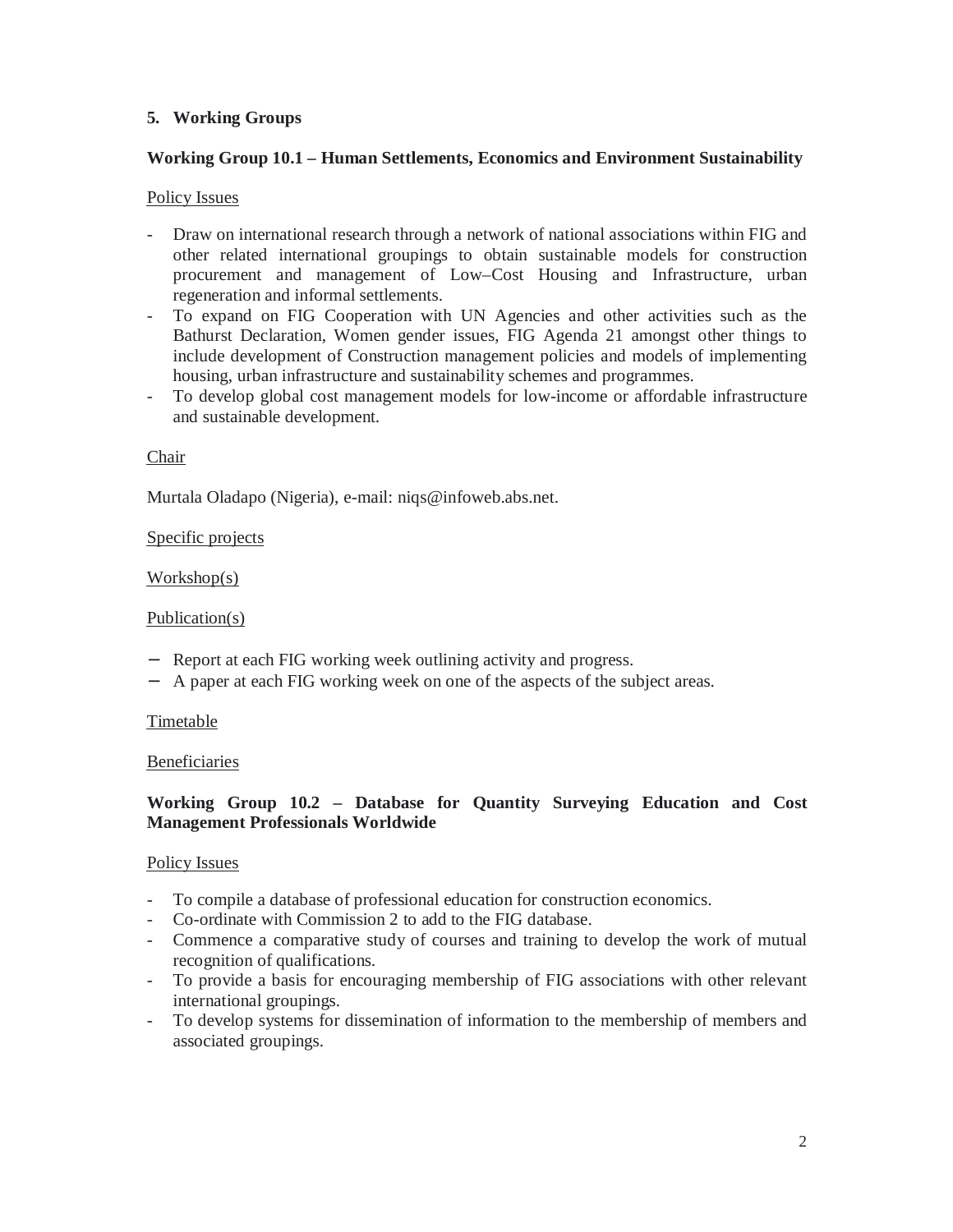# Chair

TBA.

### Specific projects

# Workshop(s)

### Publication(s)

- − Report at each FIG working week outlining activity and progress.
- − A paper at each FIG working week on one of the aspects of the subject areas.

# **Timetable**

Beneficiaries

# **Working Group 10.3 – Construction Procurement**

# Policy Issues

- To compare procurement methods worldwide
- To review development in procurement necessary to comply with UN Agencies and World Bank guidelines and as well as those of other Regional development Banks.
- To ensure that procurement procedures are sustainable

# Chair

Andrew Morley (United Kingdom), e-mail: Andrew.morley@ccmassociates.com.

# Specific projects

- A review of and comparison of construction procurement-Europe, and a different procurement policy
- A comparison and analysis of the methods of design, procurement and construction of buildings and their engineering installation

# Workshop(s)

# Publication(s)

- − Report at each FIG working week outlining activity and progress.
- − A paper at each FIG working week on one of the aspects of the subject areas.

#### Timetable

# **Beneficiaries**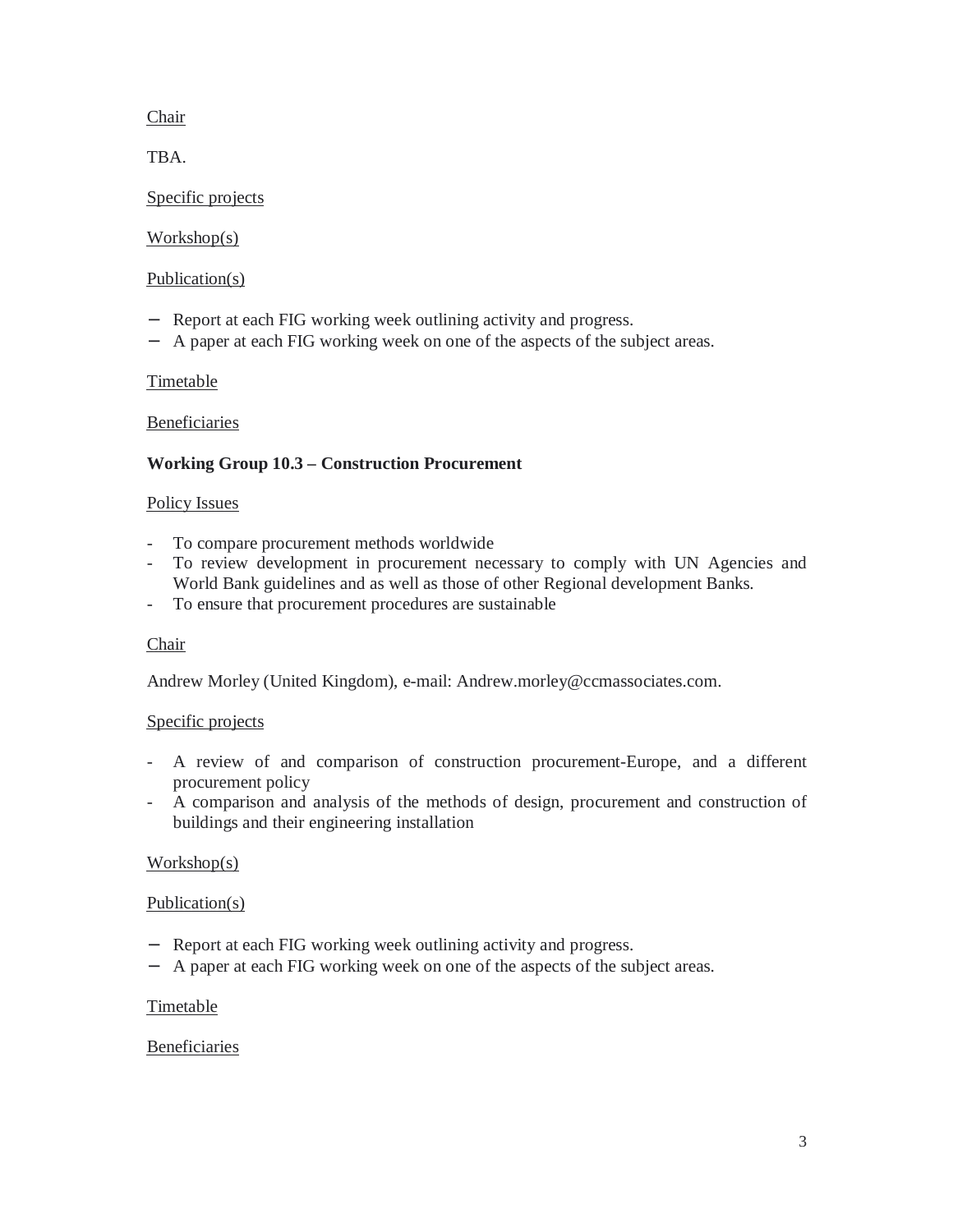### **Working Group 10.4 – Standard, research and development in Cost management, Quantity Surveying, Cost Engineering and Project Management**

### Policy Issues

- Map each Quantity Surveying, Cost Engineering and Project Management skill and knowledge process.
- Issue professional Practice Guides containing the best of published articles.
- Develop generic Recommended Practices and Standards with basic terminology, methods, and data applicable to any enterprise or industry.
- Develop enterprise or industry specific Recommended Practices and Standards.
- To identify what research is being carried out in the fields of construction economics.
- How best to disseminate the result of that research to practicing professional

**Chair** 

TBA.

#### Specific projects

Development with Commission 1 (Working Group 1.4) of a Project Management resource detailing the major facets of project management delivery as it applies to the profession using an interactive review process with FIG Member Associations.

### Workshop(s)

Joint workshop with Commission 1 in early 2006 in Australia.

#### Publication(s)

- − Report at each FIG working week outlining activity and progress.
- − A paper at each FIG working week on one of the aspects of the subject areas.

#### **Timetable**

Beneficiaries

#### **6. Co-operation with sister associations**

This Commission should strengthen its relationship with International and Regional Organisations such as ICEC, CIB, AAQS and PAQS in the promotion and development of cost management profession and activities.

Notes:

- International Cost Engineering Council-ICEC (which comprise Quantity Surveyors, Cost Engineers and Project Management Professionals). Most member bodies of the Association of Africa Association of Quantity Surveyors (AAQS) and Pacific Association of Quantity Surveyors (PAQS) belong ICEC.